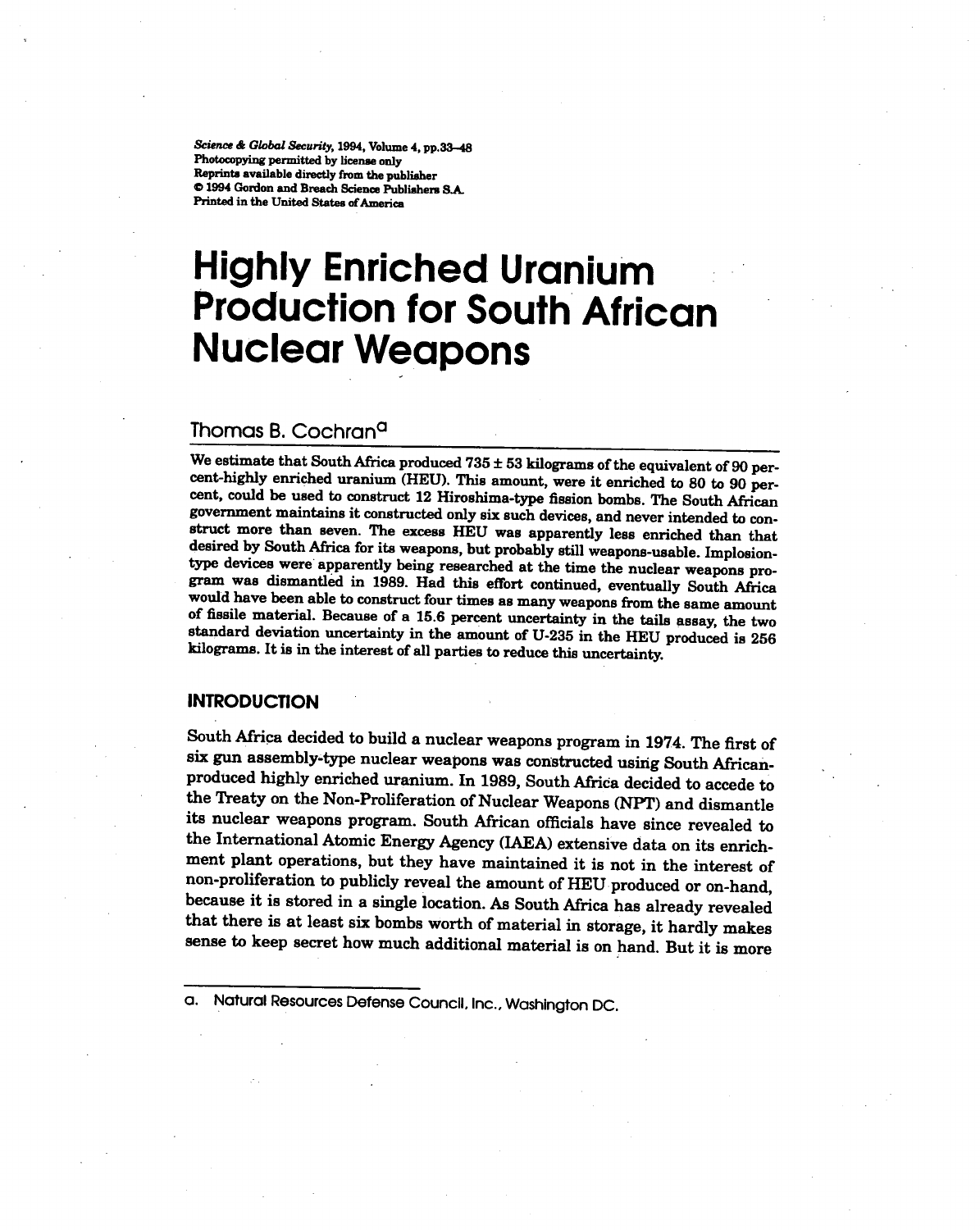important to develop a thorough understanding of the material accounting discrepancies. In this paper we estimate how much weapon material was produced, beginning with a brief review of the history of the South African nuclear program.

## HISTORY OF SOUTH AFRICA'S NUCLEAR PROGRAM<sup>1</sup>

South Africa's involvement in the nuclear arena began in 1944 when the British government asked South Africa to survey its uranium deposits. The Atomic Energy Board was established in 1948 by Act of Parliament to control the production and sale of uranium, mainly to the Combined Development Agency, the purchasing organization established by the United States and Britain to secure uranium for their nuclear weapons programs. $2$  With extensive uranium resources, South Africa was operating 19 mines and 12 extraction plants by 1955. In 1957 South Mrica participated in the establishment of the IAEA and was given a permanent seat on its board of governors, as the country with the "most advanced" nuclear program in the region.<sup>4</sup> The United States and South Africa signed a nuclear cooperation agreement in the same year, and shortly thereafter South Africa embarked on a civil nuclear research program, focusing initially on development of a locally designed power reactor and a uranium enrichment capability.<sup>5</sup> The power reactor project was terminated after a short time because of a lack of resources.<sup>5</sup> Under the 1957 nuclear cooperation agreement, the United States sold South Africa a five $m$ egawatt-thermal (MW<sub>t</sub>), HEU-fueled research reactor called Safari-Located at the National Nuclear Research Center at the Pelindaba site near Pretoria, construction commenced in 1961, and it began operating under IAEA safeguards in 1965.

In 1967 South Africa commissioned a'second, smaller reactor, Pelunduna-Zero (Safari-II), which used low-enriched uranium (LEU) and heavy water. It was also under IAEA safeguards. The United States supplied it with 606 kilograms of two percent-enriched uranium before it was decommissioned.<sup>6.</sup>

Desiring to add value to their uranium export product, the formal decision to start the enrichment project was made in secret in  $1967<sup>5</sup>$  In the following year South Africa refused to sign the just-completed NPT, voicing the common argument that the treaty did not obligate the weapon-states to reduce their arsenals, and also expressing concern over the treaty's impact on the commercial aspects of nuclear energy in South Africa.<sup>7</sup> In 1970 the state-controlled Uranium Enrichment Corporation (UCOR) was established, to build the enrichment plant at the Valindaba site adjacent to Pelindaba; $<sup>5</sup>$  and in July of</sup> the same year Prime Minister John Vorster announced to parliament that the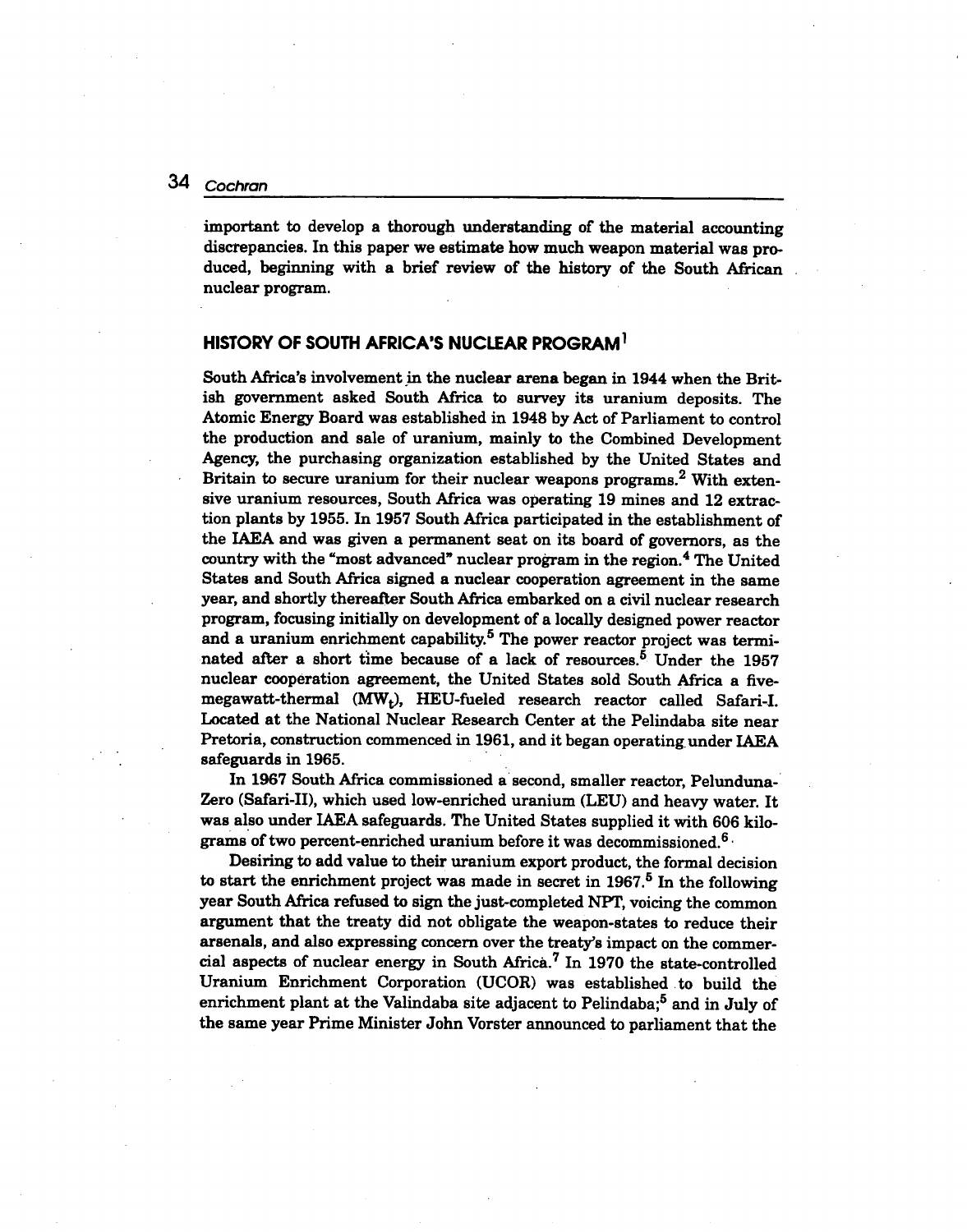South African Atomic Energy Board had successfully developed a new process, "unique in its concept," of uranium enrichment. $8 \text{ Construction of the. Pilot}$ Enrichment Plant (the Y-plant), based on the gas-nozzle technology, commenced in 1971.

In March 1971 the Ministry of Mines approved research work on peaceful nuclear explosives for the mining industry. The South African Atomic Energy Corporation (AEC) took responsibility for development and production.9

Its security threatened by a declared policy of Warsaw Pact countries to expand their influence in Southern Africa, and by a buildup of Cuban troops in Angola, the South African government in 1974 formally decided to seek a limited nuclear deterrent.<sup>10</sup> Building 5000 at Pelindaba was probably the site of early nuclear weapons manufacture.<sup>11</sup> Approval was given for a nuclear test site in the Kalahari desert in 1974, and the first stages at the lower end of the cascade of the Y-plant were commissioned by the end of the year.<sup>12</sup> South Mrica refused to place it under IAEA safeguards.

In response to South Africa's acquisition of the Valindaba plant and strong congressional pressure, the Ford Administration suspended Safari-I fuel exports in early 1975. The last export of U.S. fuel was in November 1975. By 1977, the Safari-I power level was reduced from 20 to 5  $\text{MW}_{\text{t}}$  in order to conserve fuel.<sup>5</sup> In 1975, South African Atomic Energy Board President A.J.A. Roux announced that his country would build a commercial-scale enrichment plant with most of its product intended for export.<sup>13</sup> By 1978, however, a decision was made to build a smaller facility, said to be capable of producing 75 metric tonnes of LEU per year, still 50 percent more than needed to refuel the two Koeberg nuclear power plants that Pretoria purchased from France in 1975.14 In 1979, South Mrica announced the successful development of 45 percent-enriched fuel for the Safari-I reactor. From that point onward South Africa supplied its own fuel for Safari-I.<sup>5</sup>

Three shafts were drilled at the Kalahari test site to a depth of 180 to 200 meters for demonstration. One shaft was abandoned due to geological conditions. The other two were completed in 1977.<sup>15</sup> On 6 August 1977 the Soviet Union alerted the United States to the construction activities at the Kalahari test site. Extensive pressure from the superpowers--the United States, France, Great Britain, and West Germany-forced South Africa to abandon the test site. The shafts at Kalahari were inspected once again in 1987 in response to Cuban successes in Angola. 5

In March 1977, the Y-plant operated as a full cascade for the first time;<sup>5</sup> and the first relatively small quantities of HEU were withdrawn in January 1978.16 Toward the end of 1978, sufficient HEU had been produced to be converted into metal, molded and machined into weapon parts, and fitted into the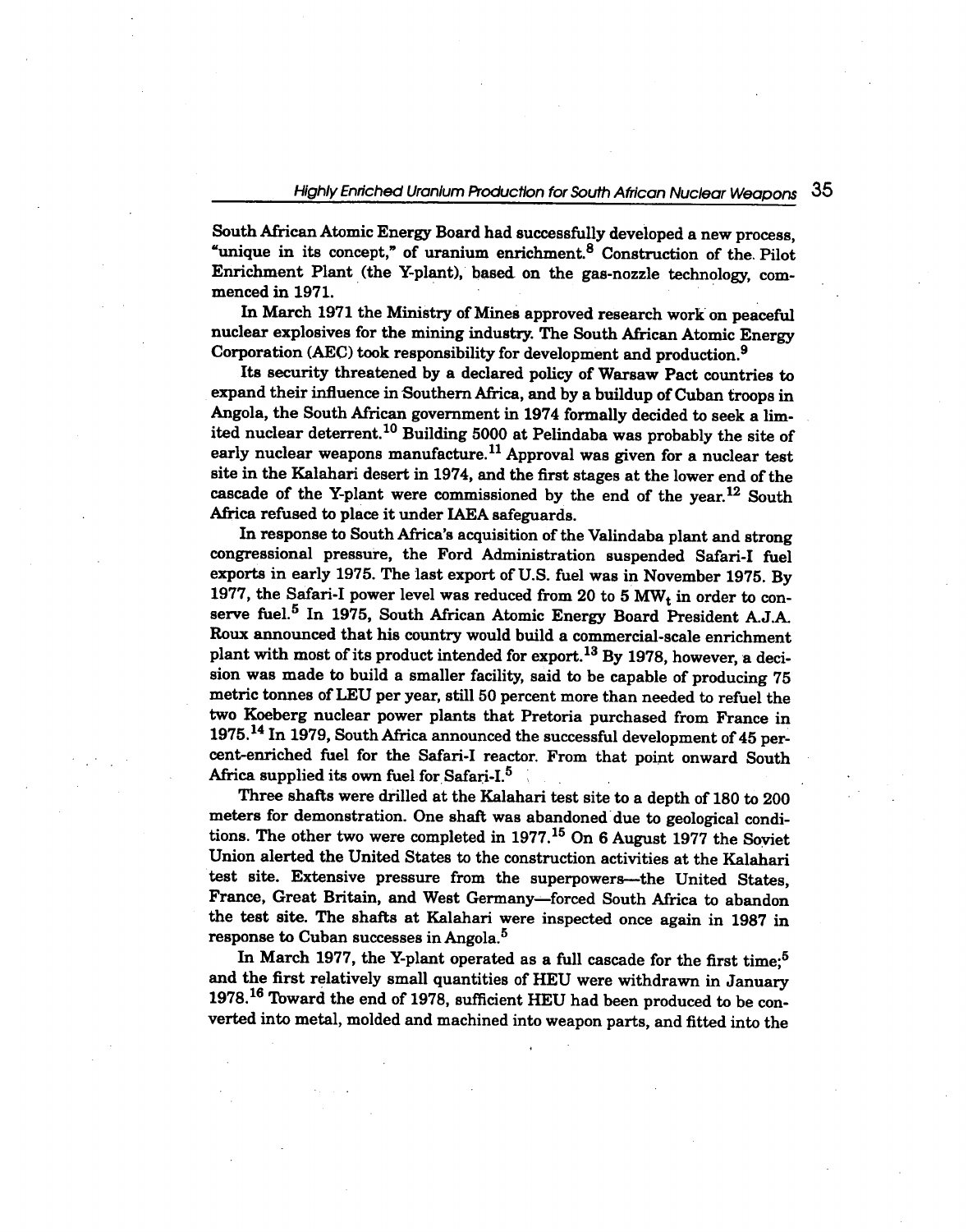first nuclear weapon.<sup>5</sup> The uranium was relatively impure and enriched only to about 80 percent in the isotope U-235. The uranium was later removed and recycled through the enrichment plant to clean it up and upgrade the enrichment.<sup>5</sup> In 1979 a decision was made by the head of government that Armscor, the state-owned arms manufacturer, should produce the nuclear devices, and that the role of the AEC would be limited to uranium enrichment and some neutron physics calculations.<sup>5</sup> The second nuclear weapon was provided with HEU in the same year.<sup>5</sup> Advena (the secret Armscor facility at Kentron Circle, 25 kilometers west of Pretoria, where most of the subsequent weapons work took place) was commissioned in 1980 and completed the following year.<sup>5</sup> In 1985 the government decided to limit the size of its nuclear arsenal to seven nuclear weapons.<sup>5</sup>

An accident in August 1979, caused by a catalytic reaction of the two gases used in the enrichment process-uranium hexafluoride  $(UF<sub>6</sub>)$  and hydrogenforced the Y-plant to shut down until April 1980, when it resumed operations.2 BEU withdrawal commenced in July. In this same year, South Africa announced the successful development of 45 percent-enriched fuel for the Safari-I reactor. From that point onward South Africa supplied its own fuel for Safari-I.<sup>5</sup>

All South African HEU was produced in the Y-plant. Construction of the second enrichment plant-the semi-commercial Z-plant-began in 1979. It was commissioned in 1984, and produced its first LEU in August 1988.<sup>5</sup> The Zplant, with 56 modules each containing about 500,000 separating elements, has been configured such that the enrichment level is limited to less than five percent U-235.<sup>17</sup> As of the end of 1991, the plant could operate at its optimum production of 300,000 kilograms SWU per year. IS It has been used solely for the production of LEU, providing fuel for the two Koeberg power reactors that started up in July 1984 and November 1985.

During the period June to December 1986, the Y-plant was reconfigured to produce 3.25 percent-enriched uranium for the first four Lead Test Assemblies for the twin 922 MW<sub>e</sub> Koeberg reactors.<sup>5</sup> Thereafter, it produced HEU until it ceased operating on 1 February 1990.<sup>2</sup>

In September 1989, just after taking office, President Frederik W. de Klerk ordered the nuclear weapons program to be terminated. Plans were drawn up, and on 26 February 1990, President de Klerk provided written instructions to start the dismantlement process.<sup>5</sup> Instructions were given the following day to dismantle the six completed nuclear weapons-to destroy the non-nuclear hardware, destroy the technical documentation, recast the HEU and return it to the Atomic Energy Corporation, and neutralize the Armscor facility before acceding to the NPT. $5$  As noted above, the Y-plant ceased operations on 1 Feb-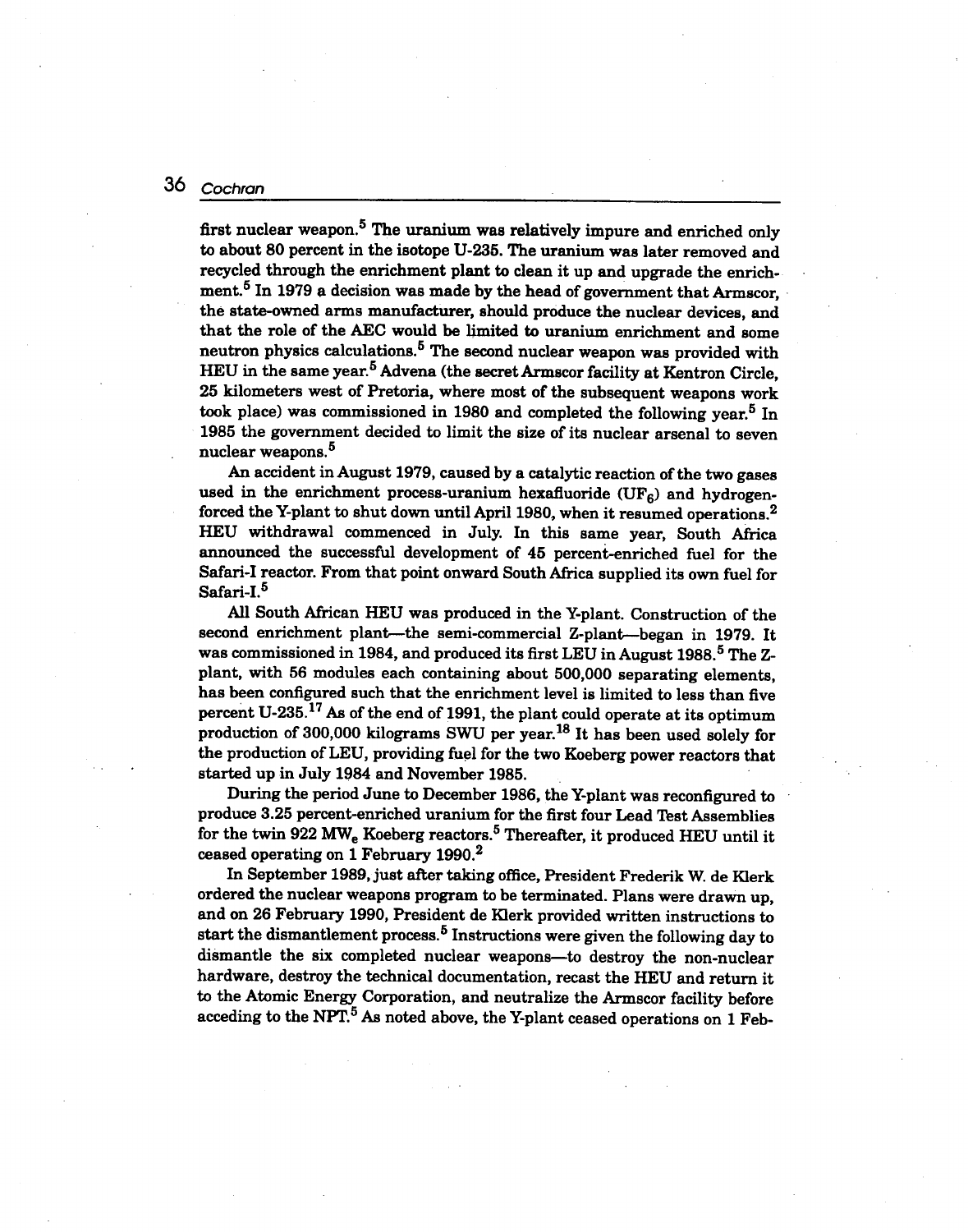| BOX 1: Key Milestones in the Operation of the Y-plant |                                                                                                                                   |  |  |  |  |
|-------------------------------------------------------|-----------------------------------------------------------------------------------------------------------------------------------|--|--|--|--|
| 1971                                                  | <b>Construction begins.</b>                                                                                                       |  |  |  |  |
| 1974                                                  | First stages of the lower end of the cascade were commissioned by the end<br>of the year.                                         |  |  |  |  |
| 1977                                                  | First full operation of the entire plant in March.                                                                                |  |  |  |  |
| 1978                                                  | First production of HEU in January and sufficient 80 percent-enriched HEU<br>for the first nuclear weapon by the end of the year. |  |  |  |  |
| 1979                                                  | Production stopped in August.                                                                                                     |  |  |  |  |
| 1980                                                  | Production resumed in April.                                                                                                      |  |  |  |  |
| 1981                                                  | HEU withdrawal resumed in July.                                                                                                   |  |  |  |  |
| 1986                                                  | Y-plant reconfigured and used from June to December to produce LEU<br>(3.25 percent-enriched fuel for the Koeberg reactors).      |  |  |  |  |
| 1990                                                  | Plant ceased production on 1 February.                                                                                            |  |  |  |  |

ruary 1990.<sup>5</sup> In early July 1991, the last weapon was dismantled. The Armscor facility was decontaminated and returned to the AEC and switched to making medical equipment.<sup>5</sup> South Africa acceded to the NPT on 10 July 1991, signed a Comprehensive Safeguards Agreement with the IAEA on 16 September 1991, and provided IAEA with an inventory of nuclear materials and facilities on 30 October 1991.

## **ESTIMATING HEU PRODUCTION**

As noted previously, South African officials have publicly revealed some additional data related to enrichment operations, but not the amount of HEU produced for weapons. We can estimate the latter using equations that relate the amount of enrichment plant feed material, enriched product, depleted uranium tails, and separative work.<sup>19</sup>

During its 15 year operating history (end of 1974 to 1 February 1990) the Y-Plant was still being completed during the first 27 months of operation (end of 1974 to March 1977); was reaching equilibrium without producing HEU during two periods totaling 25 months (March 1977 to January 1978 and April 1980 to July 1981); was producing LEU for six months (June to December 1986); was shut down for eight months (August 1979 to April 1980); and was producing HEU for 115.5 months (January 1978 to August 1979, July 1981 to June 1986, and December 1986 to 1 February 1990). During the first 10 months, or so, of HEU production, the production rate was low; and in the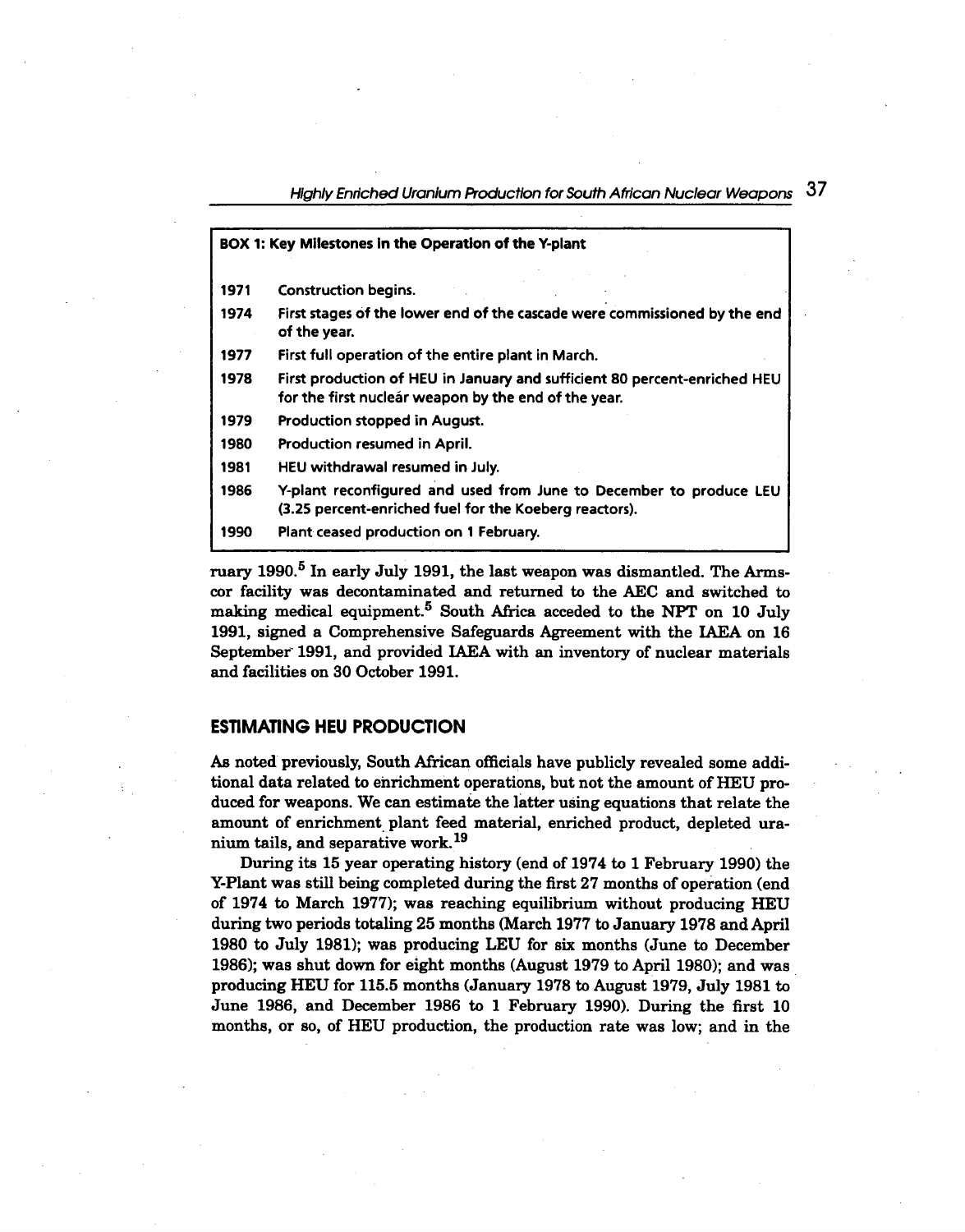> early 1980 a small portion of the HEU production was used for Safari reactor fuel.

> The South African AEC has publicly revealed the average U-235 assay of the natural uranium feed  $(X_F)$  (which is the same as that of most uranium . deposits throughout the world), the average assay of the depleted uranium tails  $(X_T)$ , the uncertainty (one standard deviation) in the tails assay  $(\sigma[X_T])$ and the calculated two standard deviation uncertainty in the estimate of the amount of U-235 in the HEU  $(2\sigma[X_HH])$ :<sup>20</sup>

$$
X_F
$$
 = 0.00711 (i.e., 0.711 percent U-235)  
\n $X_T \pm \sigma[X_T]$  = 0.00456 ± 0.00071  
\n $2\sigma[X_H H]$  = 526 kilograms.

The South African AEC made precise measurements of the amount of HEU and LEU, and the U-235 assays of each. Little attention, however, was paid to the depleted uranium tails. It was not weighed or assayed accurately. The tails are stored as  $UF_6$  in some 600 cylinders, filled in layers, typically five of six layers per cylinder. Over the operating history of the plant the tails assay varied from 0.2 percent to 0.6 percent U-235. The uncertainty in the tails assay, therefore, dominates the uncertainty in the calculated inventory of HEU.

We start with the mass balance equations for total uranium and for U-235:

$$
F = H + L + T \tag{1}
$$

and

$$
X_{\nu}F = X_{\nu}H + X_{\nu}L + X_{\nu}T \tag{2}
$$

where  $F$ ,  $H$ ,  $L$ , and  $T$  are the feed, HEU product, LEU product, and tails, respectively; and  $X_i$  are the respective U-235 assays. Substituting equation (1) into equation (2), and solving for  $X_HH$  gives:

$$
X_H H = \frac{X_H [(X_F - X_T) T - (X_L - X_F) L]}{X_H - X_F}
$$
(3)

In passing, we also note that if there were only one enriched product, *H,* equation (3) would read: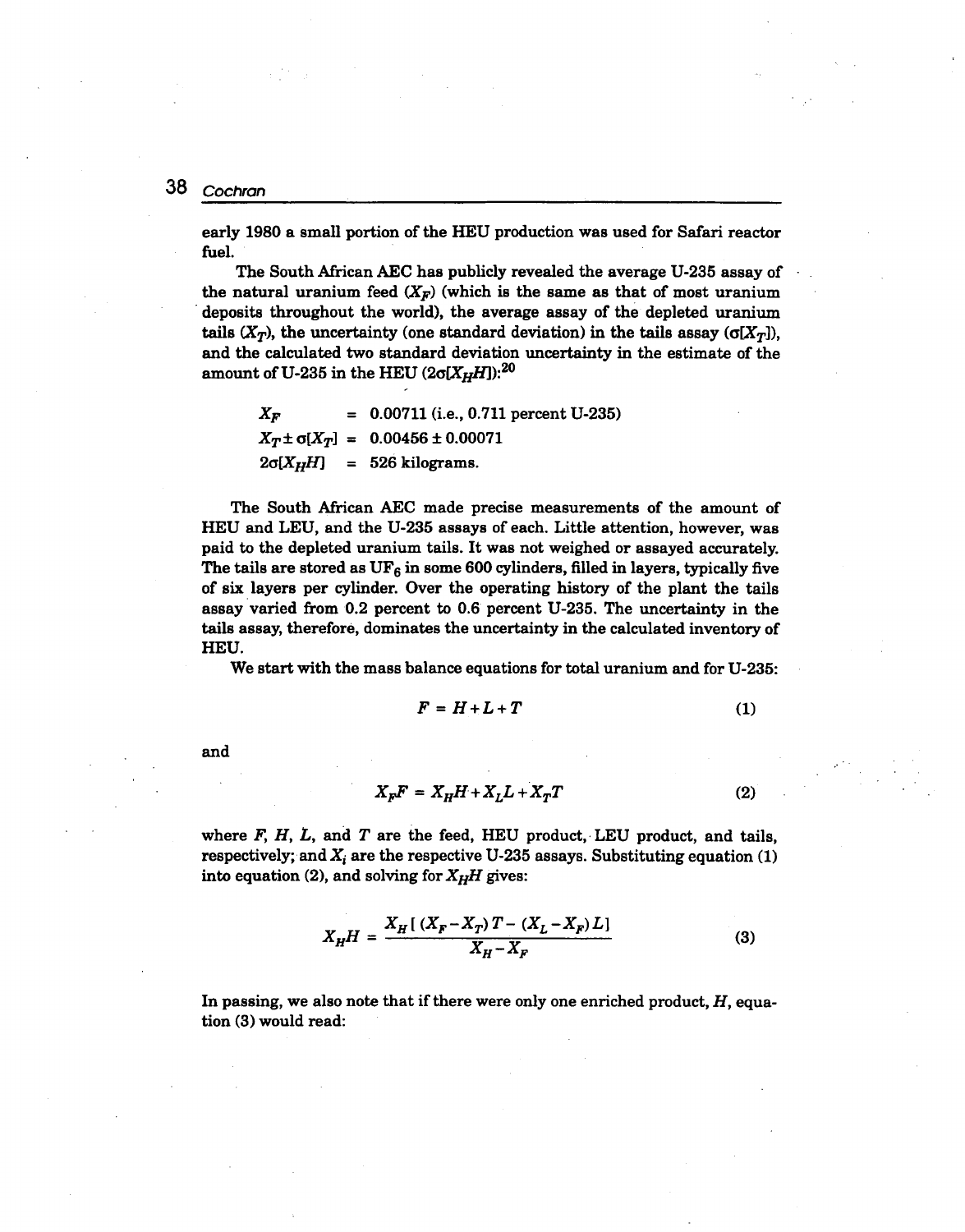$$
X_{H}H = X_{H} \frac{(X_{F} - X_{T}) T_{H}}{(X_{H} - X_{F})}
$$
(4)

The uncertainty in  $X_HH$ ,  $\sigma(X_HH)$ , is approximated by applying to equation (3) the general relationship: $^{21}$ 

$$
(\sigma\left[X_H H\right])^2 = \left(\frac{\partial X_H H}{\partial X_F}\right)^2 (\sigma\left[X_F\right])^2 + \left(\frac{\partial X_H H}{\partial X_T}\right)^2 (\sigma\left[X_T\right])^2 + \dots \tag{5}
$$

Since the uncertainty in the tails assay,  $X_T$ , dominates the uncertainty due to the other parameters, then equation (5) reduces to:

$$
(\sigma [X_H H])^2 \approx \left(\frac{X_H T}{X_H - X_F}\right)^2 (\sigma [X_T])^2
$$
 (6)

Dividing the square root of equation (6) by equation (4) yields:

$$
\frac{\sigma\left[X_H H\right]}{X_H H} \approx \frac{\sigma\left[X_T\right] T}{\left(X_F - X_T\right) T_H} \tag{7}
$$

which can be rewritten as:

$$
X_H H \approx \frac{\sigma \left[ X_H H \right]}{\sigma \left[ X_T \right]} \left( X_F - X_T \right) \frac{T_H}{T}
$$
\n(8)

An upper limit on the amount of U-235 in the HEU product can be found by setting  $T_H = T$ , giving  $X_H$  less than 945 kilograms. Later we will be able to show that  $T_H$  / T = 0.796, in which case  $X_HH \approx 752 \pm 256$  kilograms.

Responding to press reports concerning IAEA and U.S. government efforts to reconcile the inventory data, the South African AEC revealed publicly that the calculated two standard deviation uncertainty in the U-235 in the HEU product, i.e.,  $2\sigma[X_HH] = 526$  kilograms, was over five times the "actual discrepancy. $n^{22}$  This would not be an issue unless the amount of HEU that South Africa reported to the IAEA as being on hand was less than that estimated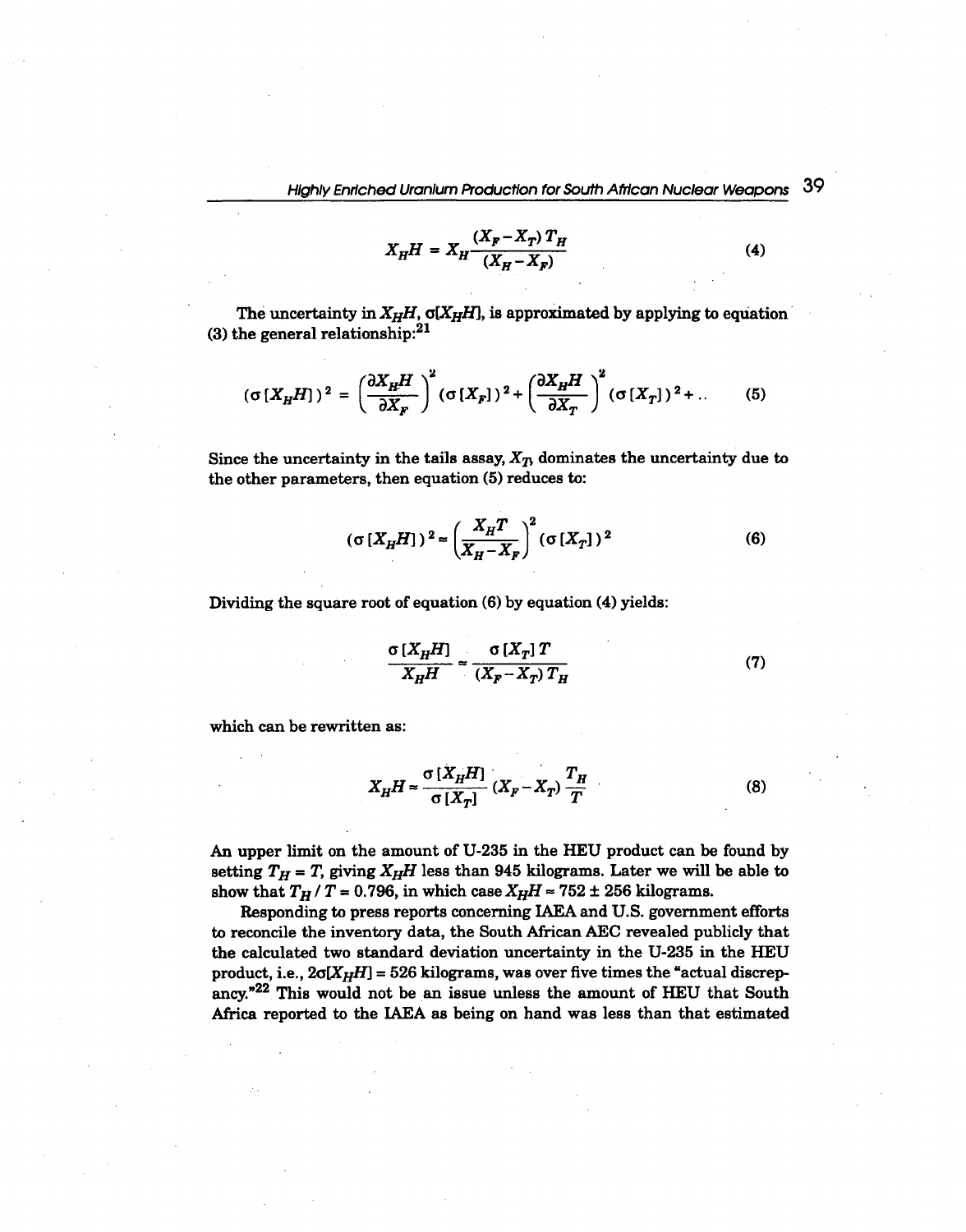from the tails and other inventories using the mass balance equations. In other words, we know the sign of the discrepancy; and its magnitude is less than 105 kilograms  $(= 526/5)$ , and probably greater than 88 kilograms  $(= 526/5)$ 6).23 Therefore, by this estimate, the amount of U-235 in the HEU product that South Africa presumably reported to the IAEA as being on hand is between 647 and 664 kilograms.

We do not know the average value of  $X_H$ , and in fact all of the HEU is not of the same U-235 assay. Nevertheless, we can convert the results into 90 percent U-235 equivalence, in which case we can say that South Africa enriched HEU equivalent to the production of 719 to 738 kilograms of 90 percentenriched uranium.

Although not publicly revealed, we know from other sources the South African estimate of the amount of depleted uranium tails from Y-plant operations, namely, 370,643 kilograms; and we will use this in subsequent calculations. This figure also provides a useful check on the validity of our assumption that the uncertainty in the tails assay dominated other uncertainties, i.e., the validity of equation (6). Rewriting.equation (6), we estimate that:

> $(\sigma\, [X_{H}H])\, 1-\frac{X_{F}}{X_{H}}$  $\sigma$  [ $X_{\mathcal{T}}$ 367, 000 kilograms

 $(9)$ 

which agrees well with the 370,643 kilogram South Mrican estimate.

The amount of HEU production also can be estimated directly from the tails inventory, and the feed, product and tails assays. 'Ib do so we must first subtract the amount of tails associated With start-up of the plant, i.e., bring the plant up to equilibrium condition, and production of fuel for Safari-I and the two Koeberg reactors.

## **Tails Withdrawal During Start-up**

During start-up, tails are withdrawn prior to product withdrawal. Consequently, some tails are produced with no associated product. The equilibrium, or start-up, time for product withdrawal, *tp,* is defined as the period of equivalent production lost during the approach to steady state.<sup>24</sup> The equilibrium time for tails withdrawal,  $t<sub>T</sub>$ , is similarly defined. The difference in these two times,  $(t_p - t_T)$ , multiplied by the rate of tails production at equilibrium gives the amount of tails produced for which there is no associated product. Benedict, Pigford, and Levi give approximate equations for the start-up times. 25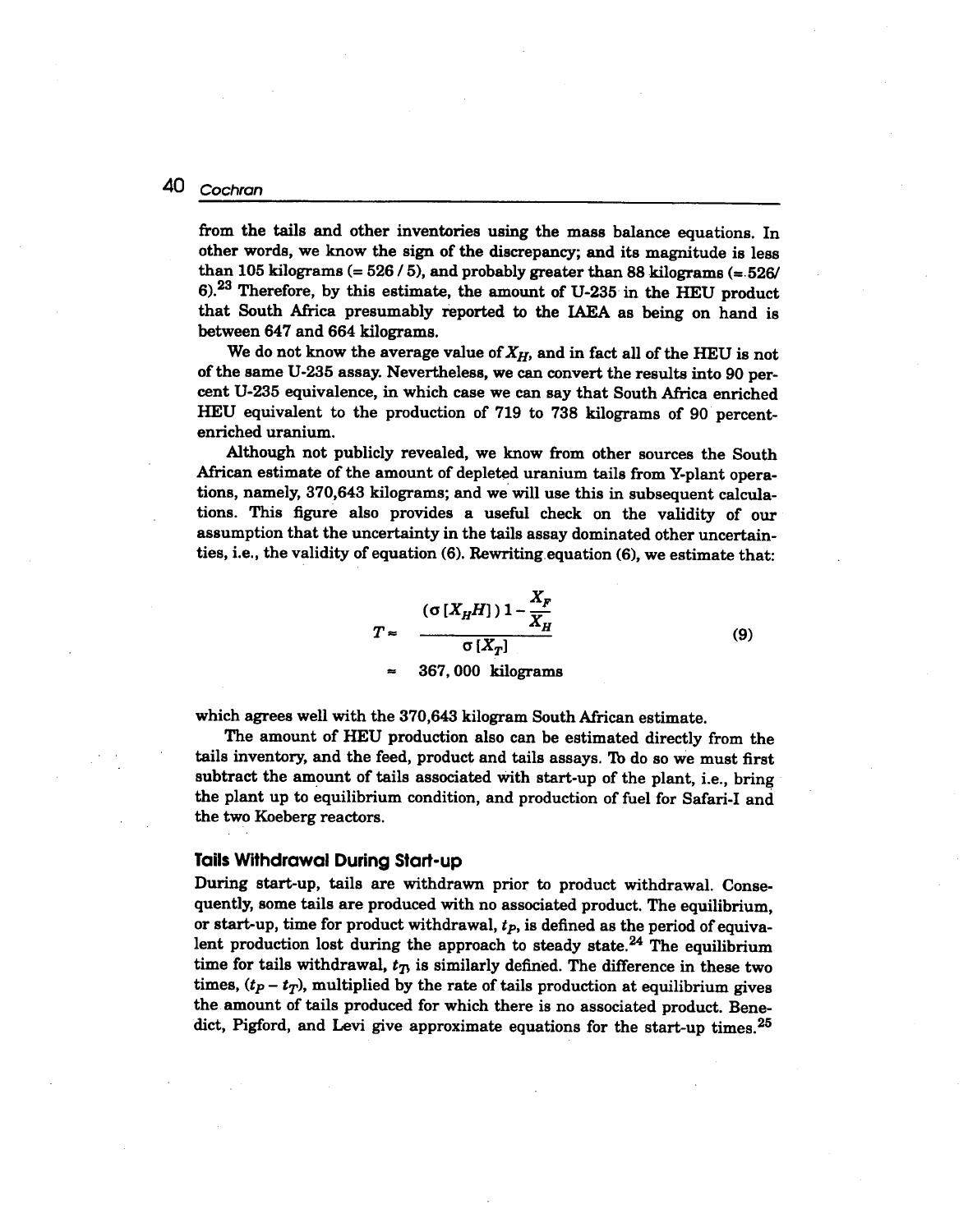Their approximation for  $t_p$  is:

$$
t_P = \frac{8h}{(1-\alpha)^2} f(X_P, X_P) \tag{10}
$$

where *h,* the *stage holdup time,* is defined as the time it takes material to flow through one stage;  $\alpha$  is the stage-separation factor; and  $f(X_F, X_P)$  is a function of the product and feed assays. The value of  $(1 - \alpha)$  for Y-plant is 0.027, or greater—an order of magnitude greater than that for gaseous diffusion,  $(1 - \alpha)$  $= 0.003<sup>26</sup>$  Unfortunately, we do not know *h* for the Y-plant. We have been told by U.S. enrichment experts that it could be quite large-larger than that of a gaseous diffusion plant.

Based on the operating history, reported above, the V-plant's initial startup time was 10 months (March 1977 to January 1978), and the second startup period-following the 1979 accident and repairs-was 15 months (April 1980 to July 1981). But we do not know what fraction of each period was associated with getting the bugs out of the system, and what fraction represents the effective start-up time. Also, following the 1979 accident, we do not know what fraction of the in-plant inventory was recovered and recycled. The accident has been described as "catastrophic," suggesting a large fraction of the inplant inventory may not have been recycled. Lacking better information, we assume the effective start-up time was  $7 \pm 3$  months. The combined  $14 \pm 6$ months represents about 10 percent time during which tails were withdrawn. We therefore assume  $37,000 \pm 16,000$  kilograms of tails were associated with production of in-plant inventory during which there was no product produced.

Had the V-plant been devoted entirely to HEU production, after start-up it could have produced about  $950 \pm 50$  kilograms of 90 percent-enriched uranium.27

### **Fueling Safari-I and the Koeberg Reactors**

Safari-I is an HEU-fueled, light water-cooled, beryllium-reflected, swimming pool-type research reactor, which achieved first criticality in March 1965. Originally, its design capacity was  $6.67$  MW<sub>t</sub>; however, the test reactor normally operates at five MW<sub>t</sub>. In 1969 it was upgraded so that the power could be increased to  $20\ \mathrm{MW}_{\mathrm{t}}$  for specific requirements. The core, composed of  $22$  to 28 fuel elements,<sup>28</sup> has a critical mass of 1.521 kilograms U-235, and is loaded with 3.604 kilograms U-235 for 6.67  $MW_t$  operation, and 3.357 kilograms for operating at 20 MW<sub>t</sub> (fully beryllium-reflected). The United States supplied it with 87.8 kilograms of 93 percent-enriched uranium equivalent (81.6 kilograms U-235) between 1965 and November 1975.<sup>6</sup> As noted above, Safari-I's power level was cut back to five  $MW_t$  in 1977, and in 1981 South Africa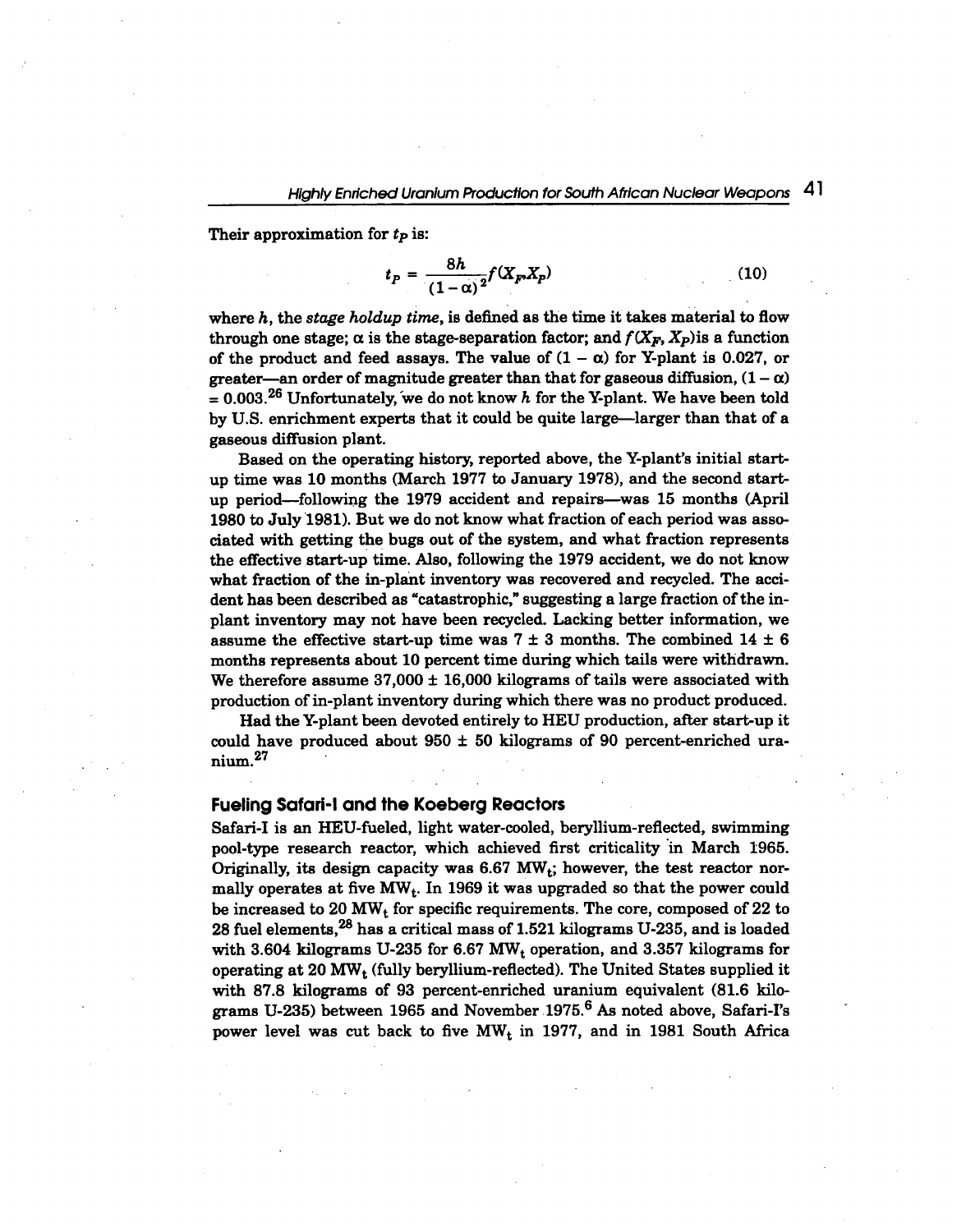announced it was producing 45 percent-enriched material for Safari-I, and it supplied all of Safari-I's fuel requirements thereafter.

For operating at five  $MW_t$ , we estimate the annual fuel requirements are about one core, or 3.6 kilograms U-235 per year;<sup>29</sup> while operating at 20 MW<sub>t</sub> would require about 11 kilograms U-235 per year.<sup>30</sup> This suggests that between 1969 and 1981, Safari-I could have operated at roughly 20  $\text{MW}_{\text{t}}$  for about four years, cumulatively, without running out of United States supplied fuel. Assuming 80 kilograms of 45 percent-enriched fuel-an additional 10 year supply for five  $MW_t$  operation of Safari-I—were produced by the Y-plant after 1981, 6,113 kilograms SWU and 13,975 kilograms of natural uranium feed would have been required, leaving 13,895 kilograms of 0.456 percentenriched tails.<sup>31</sup> Attaching a 30 percent uncertainty to this estimate, we assume  $14,000 \pm 4,200$  kilograms of tails are associated with the production of Safari-I fuel.

Koeberg units 1 and 2, light water power reactors each with a design capacity of 922 MW<sub>a</sub>, started up in 1984 and November 1985, respectively. The core inventory or each reactor is 72 tonnes of LEU, enriched to 3.25 percent U-235. An annual fuel reload for each reactor is 24 tonnes. 1b fuel these reactors, South Africa purchased 130 tonnes of 3.25 percent-enriched LEU from Belgium, and another 130 tonnes from Switzerland. The Belgian and Swiss origin fuel would have been sufficient for the two initial cores and 4.8 annual reloads. An additional 60 tonnes of LEU may have been purchased subsequently from China.<sup>32</sup>

Each tonne of 3.25 percent-enriched LEU requires 10,957 kilograms of natural uranium feed, 2,962 kilograms SWU, and leave 9,957 kilograms of 0.456 percent tails. $33$  Alternatively, one tonne of 3.25 percent-enriched fuel could be produced by blending 28.4 kilograms of 90 percent-enriched material with natural uranium, or 31.2 kilograms of 90 percent-enriched material With depleted uranium (0.456 percent U-235). In either case, it is clear that in the six months the Y-plant produced LEU for the Koeberg reactor fuel, it did not produce anything close to one annual fuel reload. Assuming 0.5 tonnes of fuel per assembly, the fuel requirements for the four Lead Test Assemblies would have been approximately two tonnes.

In table 1, we estimate the 90 percent-enriched HEU equivalent product available for weapons; the amount of 45 percent-enriched product for fueling the Safari-I reactor; and the amount of 3.25 percent-enriched product for the Koeberg reactors that were produced by the Y-plant. We have assumed that the SWU production for each was in proportion to the operating time during which each product was produced—109.7 months (90.6 percent of the time) for the production of HEU for weapons; 5.3 months (4.4 percent of the time) for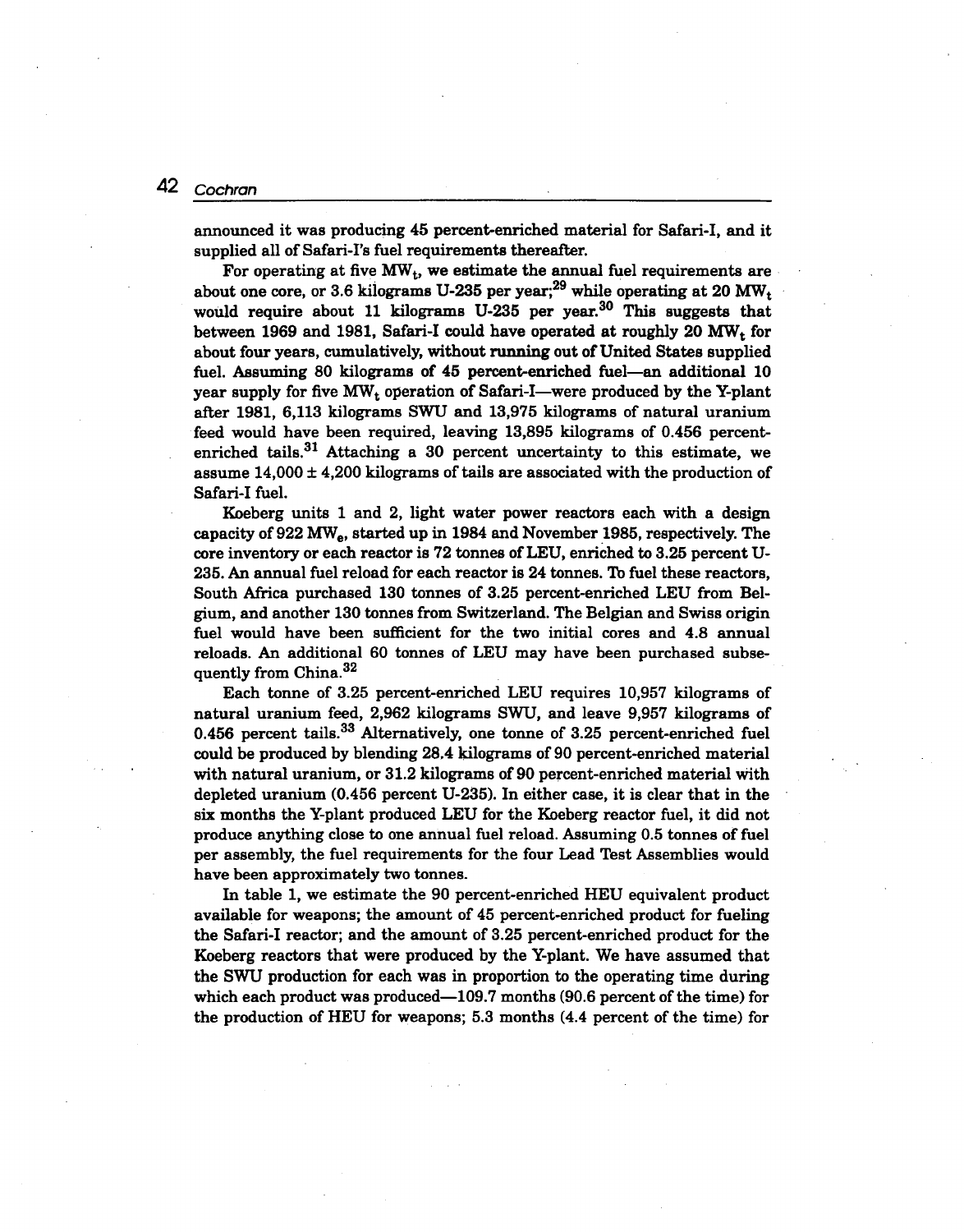| $\sim$            |          |           |            |         |         |  |  |
|-------------------|----------|-----------|------------|---------|---------|--|--|
|                   | Total    | $U - 235$ | <b>SWU</b> | Feed    | Tails   |  |  |
|                   | kg       | kg        | kg         | kg      | kg      |  |  |
| HEU (90% U-235)   | -<br>843 | 758       | 133.415    | 295,880 | 295,038 |  |  |
| HEU (45% U-235)   | 80       | 36        | 6.113      | 13.975  | 13,895  |  |  |
| LEU (3.25% U-235) | 2,482    | 81        | 7,352      | 27.193  | 24.711  |  |  |
| Total             | 3,404    | 875       | 148,880    | 337,047 | 333.644 |  |  |

Table 1: Estimated Y-plant production of 90 percent-enriched HEU for weapons; 45 percent-enriched HEU for Safari-I; and 3.25 percent-enriched for LEU for the Koeberg reactors.

Safari-I fuel production; and six months (5.0 percent of the time) for Koeberg reactor fuel production.

Thus, from table 1, about  $843 \pm 52$  kilograms of HEU (758  $\pm$  47 kilograms U-235) is estimated to have been produced. $34$  As before, if the U-235 inventory discrepancy is 88 to 105 kilograms, equivalent to 97 to 117 kilograms of 90 percent-enriched HEU, then the quantity of HEU the South Africans presumably reported to the IAEA as being on hand is estimated to be  $735 \pm 53$  kilograms  $(662 \pm 49 \text{ kilograms U-235}).$ 

## THE INVENTORY DIFFERENCE

The South African AEC estimated of the relative uncertainty (one standard deviation) in the tails assay is  $15.6$  percent.<sup>35</sup> This already large error in the tails assay produces a corresponding relative uncertainty in the calculated inventory of HEU product that is about twice as large-about 35 percent.<sup>36</sup> The 95 percent confidence limits (two standard deviations) in the calculated HEU product inventory is double again, ± 70 percent. In other words, in calculating the inventory of HEU that should be on hand, in order to compare it with what is actually on hand, at best we can only say that there should be about  $758 \pm 526$  kilograms of U-235 in the HEU. The uncertainty is more than two thirds of the best estimate.

Presumably the South African government reported to the IAEA the amount of U-235 in the HEU product that they had on hand. We estimate that this was about 662 kilograms of U-235. Clearly, a more accurate measurement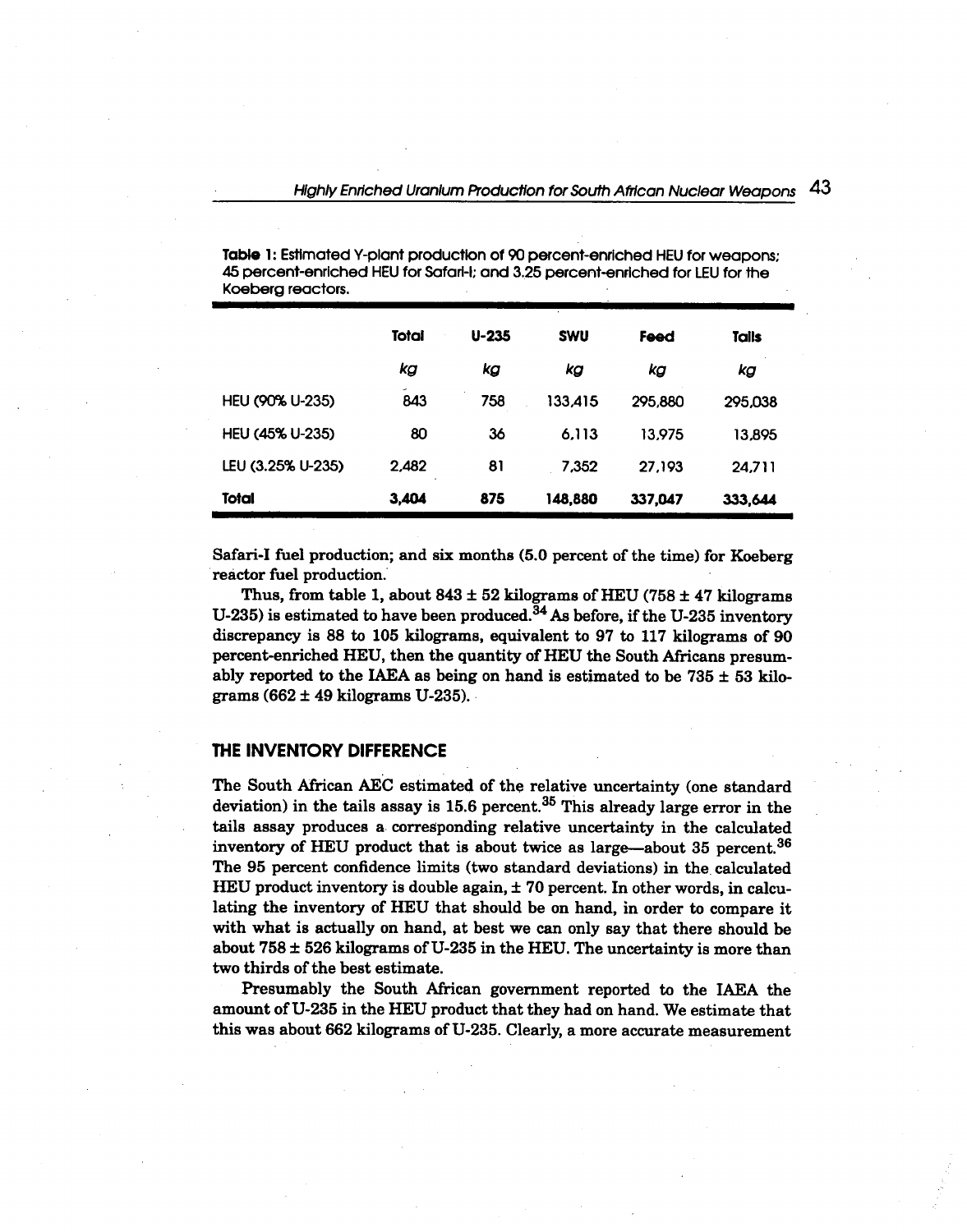of the tails assay would reduce the 526 kilogram uncertainty in the calculated amount, and therefore would provide additional useful information to assess South African AEC's claims that what they have is all that was produced; and that the difference between the two figures-758 kilograms and 662 kilograms-is "in the tails." The South African AEC is implying, of course, that a more careful analysis of the tails will lead to a higher tails assay and a best estimate of the BEU inventory closer to what is reported to be on-hand, with a smaller uncertainty in the estimate. But from a purely statistical standpoint, reducing the 15.6 percent uncertainty in the average tails assay, and therefore the 526 kilogram uncertainty in the calculated U-235 inventory, could result in an average tails assay that is higher, or lower, and a U-235 inventory that is lower, or higher; and therefore the "actual discrepancy" in the U-235 inventory could just as readily increase as decrease. To date, only South Africa knows for sure whether the U-235 inventory difference is "in the tails," or whether additional HEU was hidden away.

#### **CONCLUSION**

Had the Y-plant produced only HEU for weapons, it could have produced about 950 kilograms of 90 percent-enriched uranium (860 kilograms of U-235). We estimate that some 6,100 SWUs were used to produce HEU fuel for the Safari-I reactor-about 80 kilograms of 45 percent-enriched fuel; another 7,400 SWUs were used to produce 2.5 tonnes of 3.25 percent-enriched fuel for the Koeberg reactors. The remaining separative work-135,000 SWUs-was devoted to HEU production. We estimate that South Africa had on hand HEU equivalent to  $735 \pm 53$  kilograms of 90 percent-enriched uranium. There is an additional inventory discrepancy of 88 to 105 kilograms U-235 that the South African government claims is actually in the tails.

Little Boy, the gun assembly device dropped on Hiroshima by the United· States, was constructed with using about 50 kilograms of HEU enriched to about 80 percent U-235 (about 2.5 critical masses), and had yield estimated from 12 to 15 kilotons.<sup>37</sup> The estimated yield range of the South African weapons is reported to have been 10 to 18 kilotons.<sup>38</sup> We do not know the relative effectiveness of the neutron reflector in the South African design compared to that used in Little Boy. Consequently, we assume as much as 60 kilograms of 90 percent-enriched uranium may have been required for each of the six gun assembly-type weapons South Africa built, and the seventh that was never completed. There was sufficient HEU production for an additional five weapons of similar design. The South African AEC claims that there was barely enough HEU for the six weapons. Consequently, the excess HEU was probably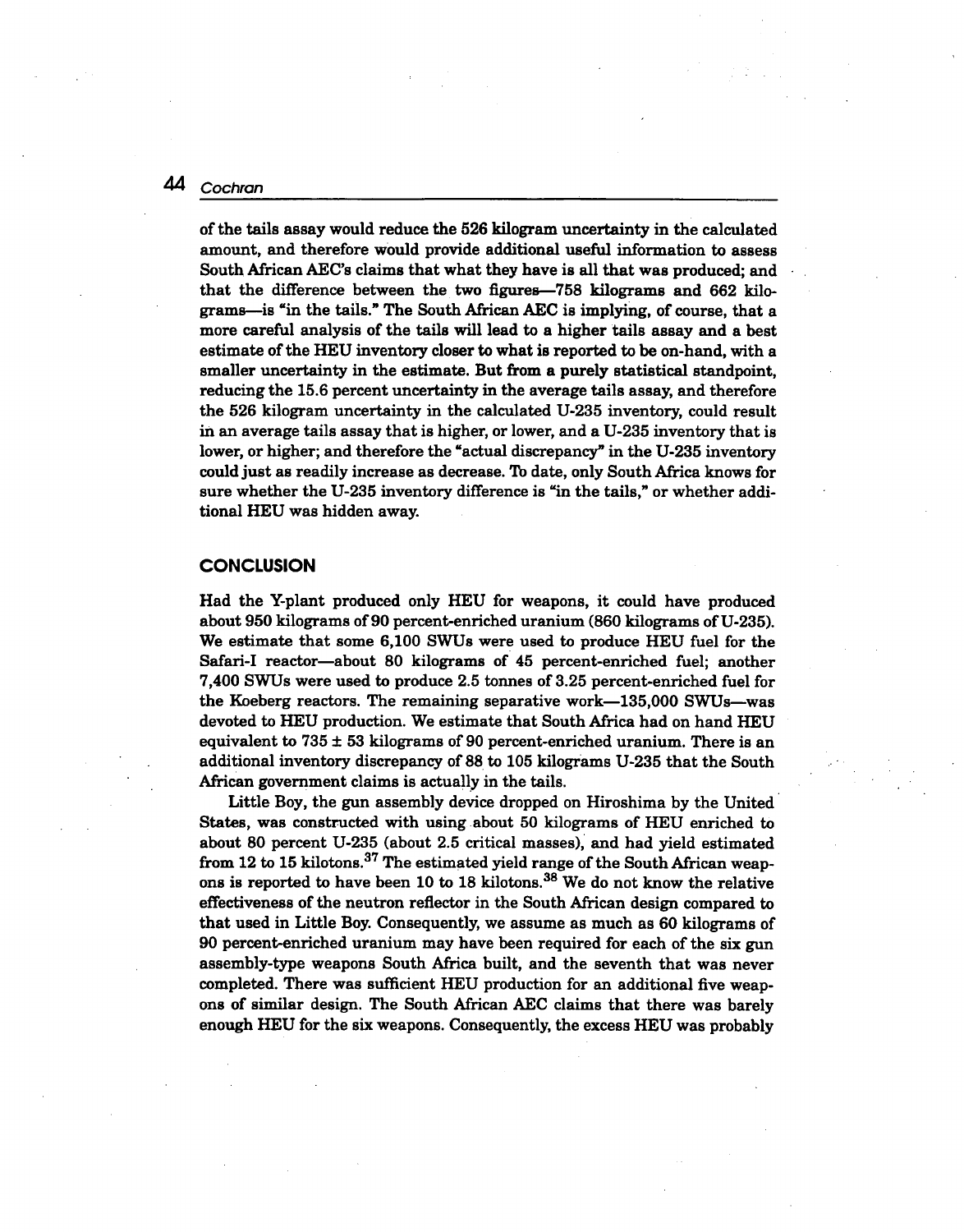less than the desired enrichment, but probably still weapons-usable. In addition, the inventory difference, or material unaccounted for, represents another two nuclear weapons worth. This inventory difference could be "in the tails," as claimed by the South African government—the tails were never accurately assayed.

At the time the nuclear weapons program was dismantled, Armscor experts were apparently working on more sophisticated implosion-type weapons.<sup>11</sup> Assuming they could have achieved twofold compression of the fissile material with a moderate reflector, only 12.5 kilograms of U-235 would be required to construct an implosion weapon with a 20 kiloton yield.<sup>39</sup> Assuming all of the HEU available for weapons were brought up to 90 percent-enriched, Armscor eventually would have been able to construct an arsenal of some 50 nuclear weapons from 735 kilograms of HEU on hand.

The South African government should be applauded for dismantling its nuclear program and joining the NPT. 'Ib resolve any lingering questions about the disposition of its weapon material, it is in everyone's interest, including South Africa's, to have the IAEA, or the United States, to reduce the 526 kilogram inventory difference in the U-235 in the HEU product. Perhaps the U.S. should take up South Africa's offer to make a more accurate measurement of the enrichment tails assay.

#### **NOTES AND REFERENCES**

1. For more thorough treatments of the history of South Mrica's nuclear program, see Leonard S. Spector, with Jaqueline R. Smith, *Nudear Ambitions* (Boulder, Colorado: Westview Press, 1990); Leonard S. Spector, *Nuclear Proliferation Today* (New York: Vintage Books, A Division of Random House, 1984); and David Albright, Frans Berkhout, and William Walker, *World Inventory of Plutonium and Highly Enriched Uranium 1992* (Oxford: SIPRI and Oxford University Press, 1993).

2. Stumpf, "South Africa's Nuclear Weapons Programme," Atomic Energy Cooperation of South Africa Ltd. 1993.

3. Spector, *Nuclear Proliferation Today,* p. 280.

4. Spector, with Smith, *Nuclear Ambitions,* p. 270. President Eisenhower had launched the "Atoms for Peace" program in his speech before the United Nations on 8 December 1953.

5. Waldo E. Stumpf, "South Africa's Limited Nuclear Deterrent'Programme and the Dismantling Thereof Prior to South Africa's Accession to the Nuclear Non-Proliferation Treaty," a presentation at the South Mrican Embassy Annex, Washington DC, 23 July 1993. Dr. Stumpf is Chief Executive Officer of the Atomic Energy Corporation of South Africa. A transcript of his talk has been released by the South African Embassy.

6. Spector, *Nuclear Proliferation Today,* p. 281.

7. Spector, *Nuclear Proliferation Today,* p. 283.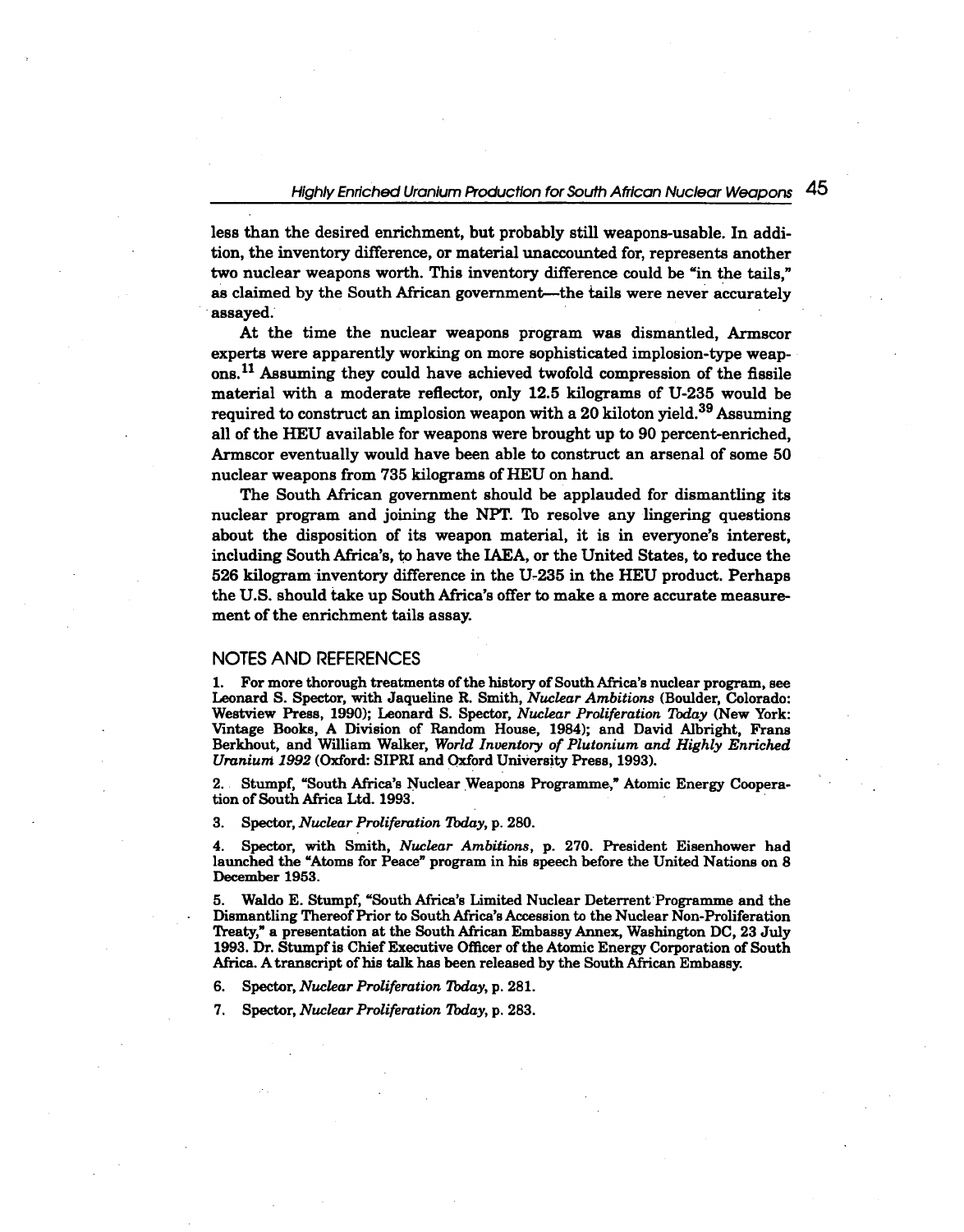#### $\Delta 6$ Cochran

8. Spector, *Nuclear Proliferation* 7bday, p. 284.

*9. The Arms Control Reporter,* May 1993, p. 455.B.81.

10. Stumpf, South Africa's Limited Nuclear Deterrent Programme;" The program was code-named "Kraal," an Afrikaans word for the stone walls used to fence in cattle, *(The Arms Control Reporter,* May 1993, p. 455.B.77).

*11. The Arms Control Reporter,* May 1993, p. 455.B.82.

12. Stumpf, "South Africa's Limited Nuclear Deterrent Programme." The Y-plant uses an aerodynamic separation process similar to that developed by Becker in West Germany. It is described more fully in Manson Benedict, Thomas Pigford, and Hans Levi, *Nuclear Chemical Engineering* (New York: McGraw-Hill Book Co., 1981) pp. 876-895. Contrary to some reports, it does not use the Helikon cascade technique that was incorporated into the Z-plant. "Valindaba" is a Zulu word meaning "we don't talk about this at all," *(The Arms Control Reporter,* May 1993, p. 455.B. 77).

13. Spector, *(Nuclear Proliferation Today* [New York: Vintage Books, 1984] p. 290) who cites Robert S. Jaster, ("Politics and the 'Afrikaner' Bomb," *Orbis,* winter 1984, p. 28), claims Roux "announced that his country would build a commercial-scale plant capable of producing 5,000 tons of low-enriched uranium per year." To produce 5,000 tonnes of 3.25 percent-enriched LEU, at a tails assay of 0.3 percent, would require 20 million SWUs, on the order of the total U.S. enrichment capacity at its peak. If, as seems more likely, the intention was to enrich annually the uranium in  $5,000$  tons of  $U_3O_8$ , then only two million SWUs annually would be required to produce 540 tonnes of 3.25 percent-enriched LEU annually, at 0.3 percent tails.

*14. Ibid.,* and Spector, with Smith, *Nuclear Ambitions,* p. 277.

*15. The Arms Control Reporter,* May 1993, p. 455.B.80.

16. Stumpf, "South Africa's Nuclear Weapons Programme."

17. Stumpf, "South Africa's Limited Nuclear Deterrent Programme." The Z-plant also uses the aerodynamic, or jet nozzle process, and incorporates the Helikon cascade technique permitting several separation stages to be incorporated in a single module. See Benedict, Pigford, and Levi, *Nuclear Chemical Engineering,* pp. 893-895, for details.

18. Albright, Berkhout and Walker, *World Inventory of Plutonium' and Highly Enriched Uranium* 1992, p. 187.

19. Following this point in the paper, one must differentiate between (a) the declared amount of HEU on hand-presumably reported by South Africa to the IAEA, and subject to conformation by direct measurement; and (b) South Africa's estimate of the amount of HEU produced, when calculated using material balance equations and measured values of product and tails inventories and U-235 assays. Alternatively, the declaration (a) and estimate (b) can be given in terms of the amount of U-235 in the HEU, labeled (c) and (d), respectively. Since South Africa has not revealed (a) through (d) publicly, except for the uncertainty in (d), we will be making our own estimates, (e) through (h), of the South Africa's measurements and best estimates, (a) through (d). Each of our best estimates has a corresponding uncertainty.

20. Stumpf, "South Africa's Limited Nuclear Deterrent Programme." *a[XHH]* is calculated from measured product, other than HEU, and tails assays and amounts. Here it is not measured directly.

21. See, for example, Philip R. Bevington, *Data Reduction and Error Analysis for the*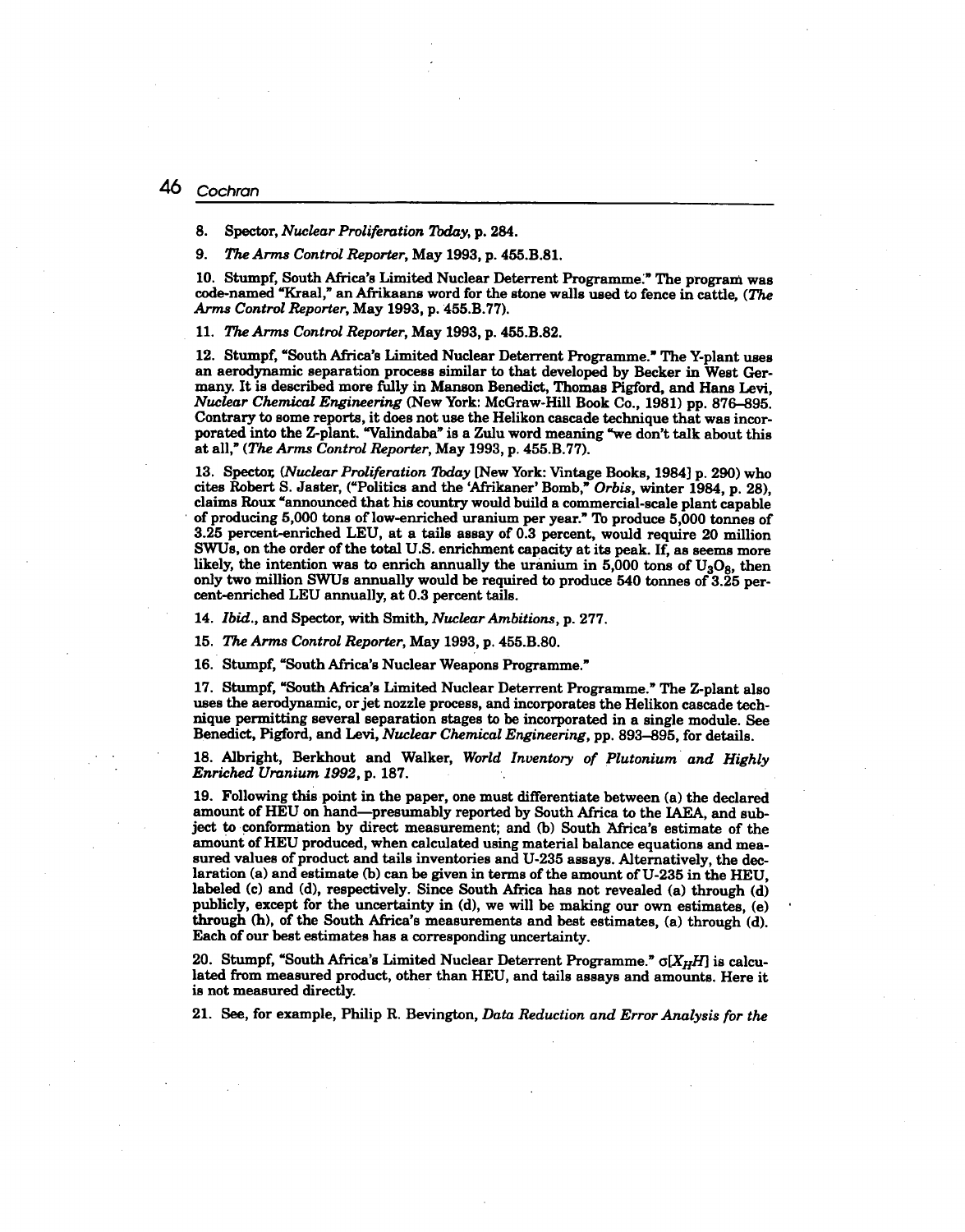*Physical Sciences* (New York: McGraw-Hill Book Co., 1969) p. 60.

22. Stumpf, "South Africa's Limited Nuclear Deterrent Programme." We infer that "actual discrepancy" is the difference between the amount of  $U$ -235 in the HEU, as calculated from the measured inventories and assays of tails, scrap, and enrichment products, other than the weapons HEU, and the amount of U-235 in the HEU on hand as measured directly.

23. We infer this, since the 526-kilogram figure was not reported as being more than six times the "actual discrepancy." The "actual discrepancy," of course, could be even less than 88 kilograms.

24. Benedict, Pigford, and Levi, *Nuclear Chemical Engineering,* pp. 678-679.

*25. Ibid.,* equation (12.204), p. 681, and equation (12.209), p. 682.

*26. Ibid.,* p. 895.

27. The production of 953 kilograms of 90 percent-enriched product from natural uranium feed, leaves 333,643 kilograms of 0.456 percent-enriched tails = 370,643 kilograms total-37,OOO kilograms associated with start-ups.

28. The core is in the form of a  $9 \times 8$  grid. In 1963 its design was reported as having 22 fuel elements, 5 control rods, 22 beryllium reflectors and 23 aluminum filler pieces; "Research Reactors," International Atomic Energy Agency, information on Safari-I is from 1963. In 1990 it was reported as having 28 fuel elements and 6 control rods; "One-Stop Irradiation Services from the Safari Material Test Reactor, Pelindaba, South Africa," Atomic Energy Corporation of South Africa, Limited, 1990.

29. We assume a capacity factor of 0.65, a fuel bumup of 40 percent, and 1.23 grams U-235 consumed per megawatt-day  $(MWd^{-1})$ , thus,  $(365$  days per year)  $\cdot$   $(0.65) \cdot (5)$ megawatts)  $\cdot$  (1.23 gm MWd<sup>-1</sup>) / [(3,604 grams per core)  $\cdot$  (0.4)] = 1.0 cores per year = 3.6 kilograms per year.

30. We assume a lower capacity factor of 0.5 due to the additional refuelings, thus, (365 days per year)  $\cdot$  (0.5)  $\cdot$  (20 megawatts)  $\cdot$  (1.23 gm MWd<sup>-1</sup>) / [(3,357 grams per core  $(0.4)$ ] = 3.34 cores per year = 11.2 kilograms per year.

31. If Safari-I had operated with 90 percent-enriched fuel, only one half the amount of product, 40 kilograms, would have been required. This would have required approximately the same SWUs, feed, and tails-6,428 kilograms SWU, 14,046 kilograms of feed, and 14,006 kilograms of 0.456 percent-enriched tails; and therefore does not affect our calculations. Some of the Y-plant's 90 percent-enriched product may have been produced to supply future Safari-I fuel requirements. Since it would be fungible with the HEU allocated for weapons, we draw no distinction. Some of the HEU from the now dismantled weapons also may be reserved for Safari fuel.

32. Mark Hibbs *(Nuclear Fuel,* 25 July 1988) reported that a West German middleman arranged for the export from China to South Africa of 30 tonnes of three percentenriched uranium and 30 tonnes of 2.7 percent-enriched uranium in the form of  $UF<sub>0</sub>$ Albright, Berkhout, and Walker, *World Inventory of Plutonium and Highly Enriched Uranium* 1992 (Oxford: SIPRI and Oxford University Press, 1993) p. 189.

33. For  $X_P = 0.325$ ,  $X_F = 0.00711$ , and  $X_T = 0.00456$ , the ratio of feed to product (F / P)  $= 10.96$ , and the ratio of separative work to product (SWU */ P*) = 2.96.

34. The uncertainty takes into account the  $\pm$  16,000 kilogram uncertainty in tails associated with start-up, the  $\pm$  4,200 kilogram uncertainty in tails associated with pro